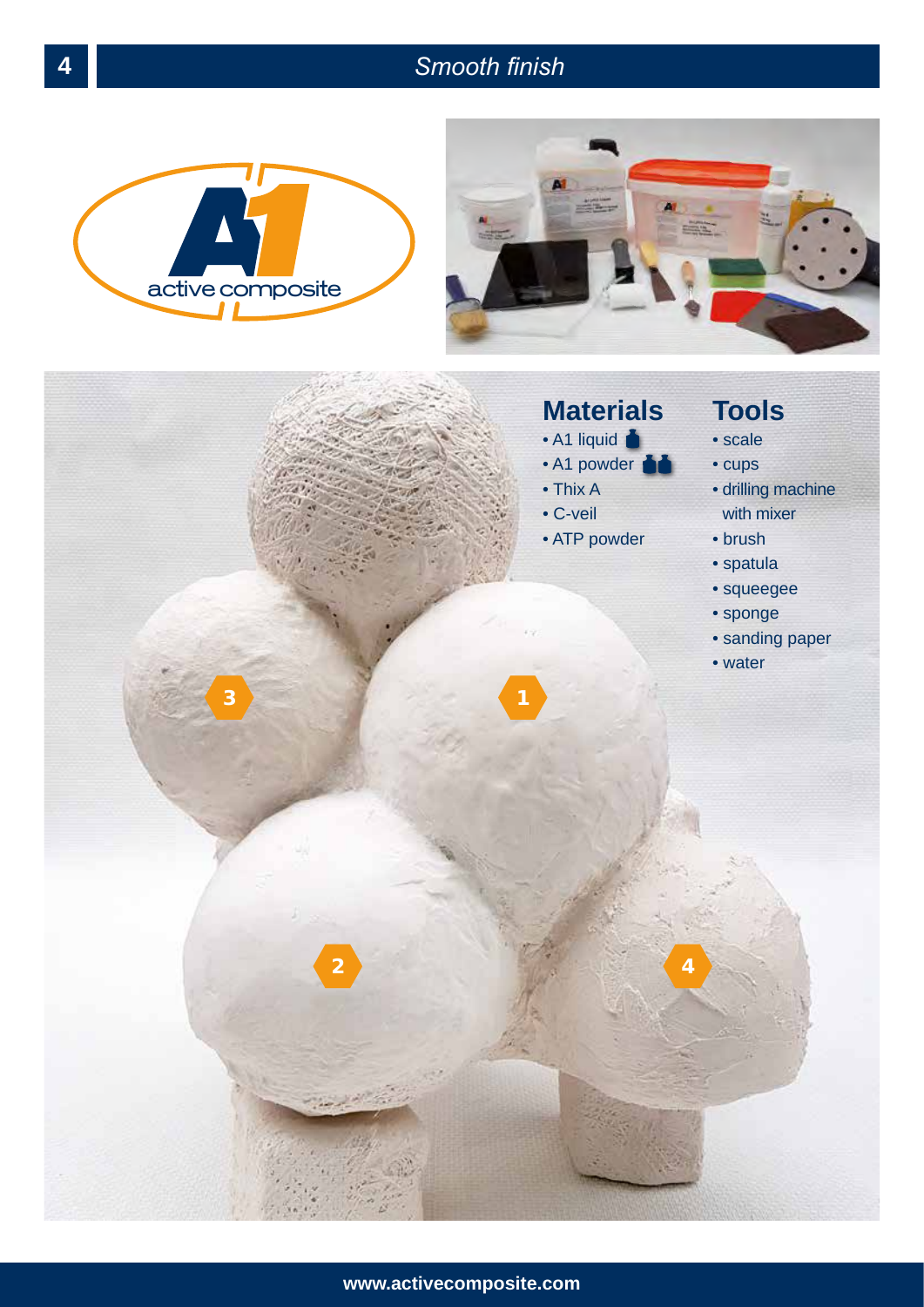

### **Option 1. Smooth finish with Thix A using a spatula or squeegee**



How to create a smooth finish on your object.



Gently add the A1 powder to the A1 liquid. Stir the mixer till all lumps have disappeared  $(± 1 min.)$  resulting in a smooth material.



Weigh 1 part of A1 liquid. In this example we use 100 g A1 liquid.



Weigh 2 parts of A1 powder. In this example we use 200 g A1 powder.



Add 2% Thix A (of the total quantity) to the A1 liquid (in this example we use 6 g).



Thix A has been added to the A1 to get a thick texture, which can be formed and sanded.



This mixture can be applied with a brush or roller.



For a more smooth finish you can use a ...a squeegee. The same sensulting in a smooth finish. spatula or...





### **Option 2. Smooth finish with Thix A using a sponge, sanding paper or machine**



For an even more smooth finish you can use (after  $\pm 20$  minutes) a damp sponge or a waterproof sanding pad.



Or by using sanding paper manually or by machine.



Resulting in an even more smooth finish.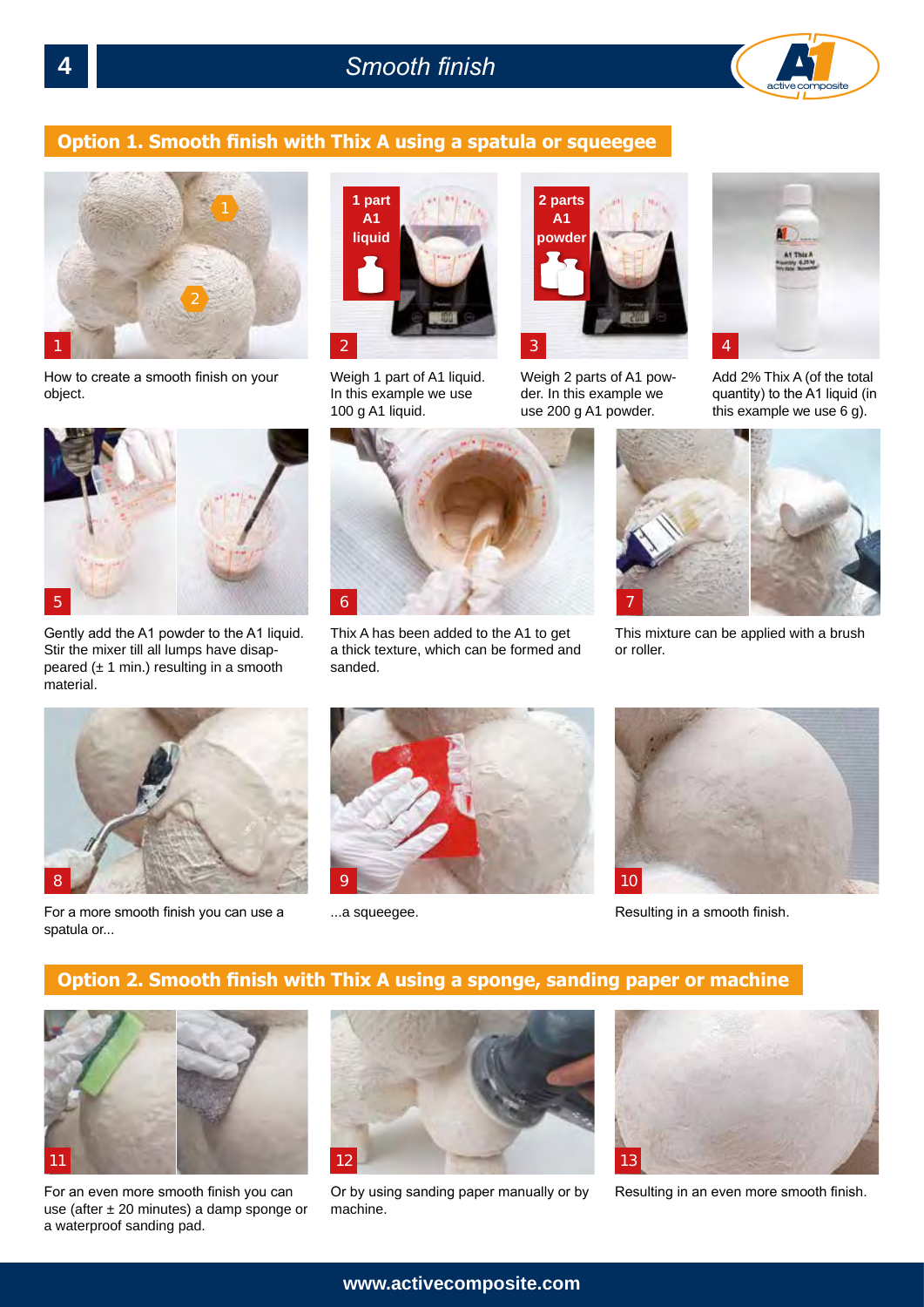

#### **Option 3. Smooth finish with C-veil**



How to create a smooth finish on your object.



Gently add the A1 powder to the A1 liquid. Stir the mixer till all lumps have disappeared  $(± 1 min.)$  resulting in a smooth material.



Weigh 1 part of A1 liquid. In this example we use 100 g A1 liquid.



Weigh 2 parts of A1 powder. In this example we use 200 g A1 powder.



C-veil.



Tear off a piece of C-veil (use gloves).



Apply a thin layer of A1 on the surface.



Press the small pieces of C-veil into the A1. Overlay the pieces of C-veil.



The C-veil must be covered with a layer of A1 by hand or brush.



For a more smooth finish you can add a second layer of C-veil.

## **Option 4. Smooth finish with ATP powder**



How to create a smooth finish on your object.



Weigh 1 part of A1 liquid. In this example we used 100 g A1 liquid.



Weigh 2 parts of A1 powder. In this example we used 200 g A1 powder.



In this example we use ATP powder.